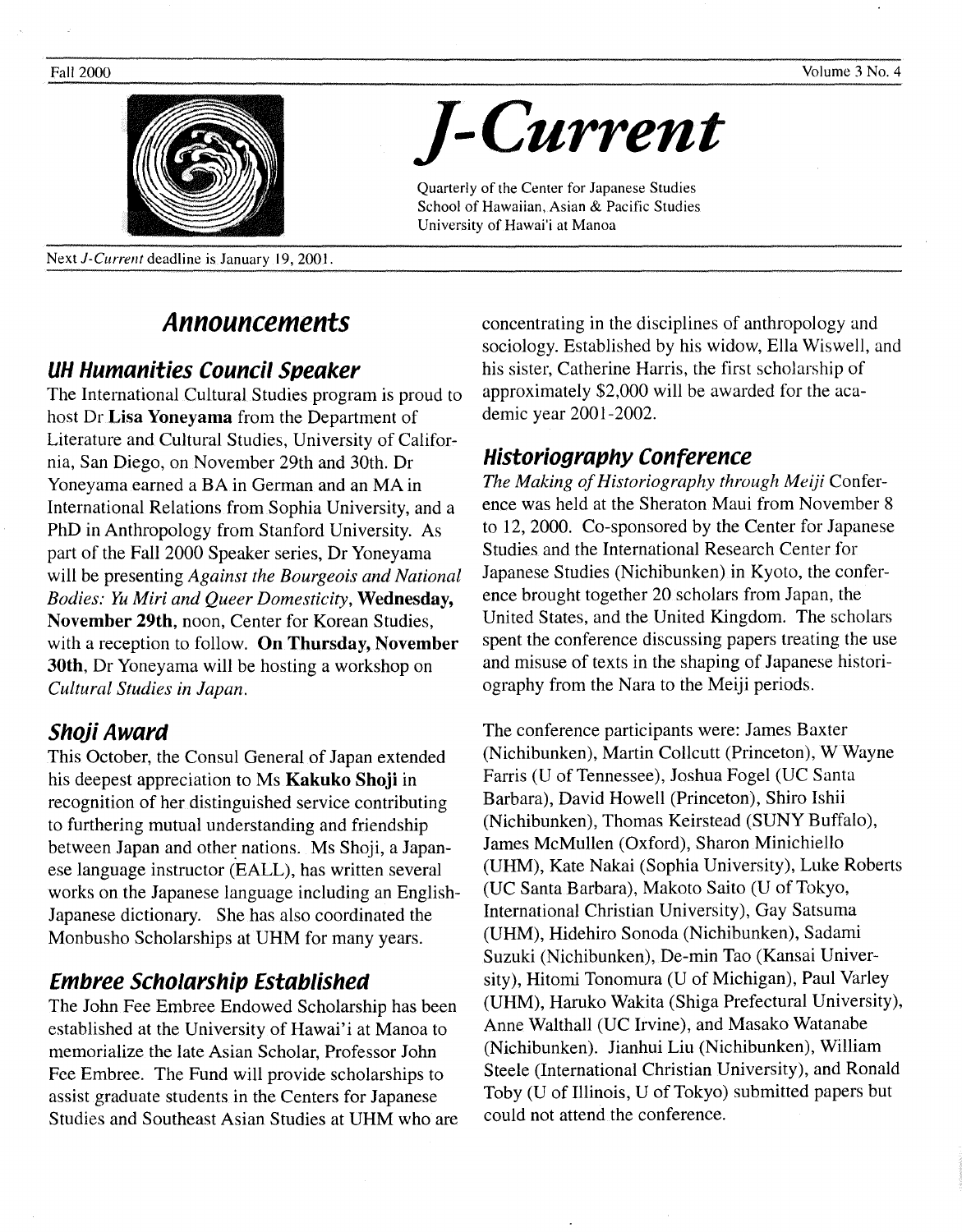## **New Consul General**

The Center for Japanese Studies extends its warmest welcome to Japan's new Consul General in Hawai'i, **Minoru Shibuya.** He replaces former Consul General Gotaro Ogawa, who will become Japan's Ambassador to Cambodia. Over the last 30 years, Shibuya has represented Japan at the United Nations, in Indonesia, Thailand, Italy, and in the United States. Most recently, he has served as Deputy Director General, North American Affairs Bureau, with the Ministry of Foreign Affairs in Tokyo.

## **Pokemon Conference**

With the assistance of a UH Japan Endowment grant, Professor **Joseph Tobin** organized a Pokemon Conference at UH Manoa, Monday and Tuesday, November 20 and 21. An international team of Japan specialists, media scholars, educators, and toy and game theorists gathered on campus for *Nintentionality, or Pikachu* s *Global Adventure.* There was a gala public event on Monday, including a showing of Pokemon clips in different languages and a series of talks by multiple presenters. Day sessions included topics such as "Translating Pokemon Across Platforms, Languages, and Cultures" and "The Cultural Circulation of Cuteness: Pokemon in Japan, Hong Kong, and the US." For information, contact Joseph Tobin, 956-4406 or tobin@ hawaii.edu.

## **Application Deadlines**

### **Japan Exchange and Teaching Program 2001**

Application deadline: **December 6, 2000.** For more information, please call the Japanese Consulate of Honolulu at 543-3111.

#### **2001-2002 Japan Foundation Grants**

**December 1, 2000** deadline for the following areas: Arts and Exchange of Persons Program, Japanese Studies Programs, Japanese Language Programs, Performing Arts Japan Program, and Center for Global Partnership. For more information or applications, call 543-3111 or go to <http: www.jpf.go.ip>.

### **Travel Awards for Graduate Students**

The Japanese Studies Endowment Committee has established a fund for UHM graduate students' paper presentations at conferences on the US mainland and abroad. The award is up to \$1000 for airfare, per diem, and other conference-related expenses. The deadlines are: December 1, 2000; February 1, 2001; and May 1, 2001. To apply, students should submit to CJS: a letter of acceptance or invitation, budget, cv, paper abstract, and a letter from chief advisor.

# **Faculty News**

**Michael Douglass,** Urban and Regional Planning, and **Glenda Roberts,** former Associate Director of CJS, have co-edited the book *Japan and Global Migration: Foreign Workers and the Advent of a Multicultural Society* (Routledge, 2000).

Congratulations to **Robert N Huey** on his promotion to full professor in East Asian Languages and Literatures. Since promotion to Associate Professor ten years ago, Huey has established himself with an impressive publication, service, and teaching record. Huey's book manuscript, *The Making of the "Shinkokinshu,"* has been accepted for publication by Harvard University for inclusion in its East Asian Studies Publication Series.

CJS welcomes **Julie A Iezzi** who joined the Theatre and Dance Department this fall. Iezzi will receive her doctorate in Japanese Theatre (emphasis on kabuki) from UH Manoa this December. She has undertaken extensive training in Japanese theatre (kabuki, kyogen, and noh); and most recently she participated in a workshop at the National Theatre of Japan and in Shochiku-za Kabuki Actor Training Programs. Earlier this spring, she was the assistant director, translator, and voice coach for the UHM kabuki production of *Summer Festival: Mirror of Osaka.*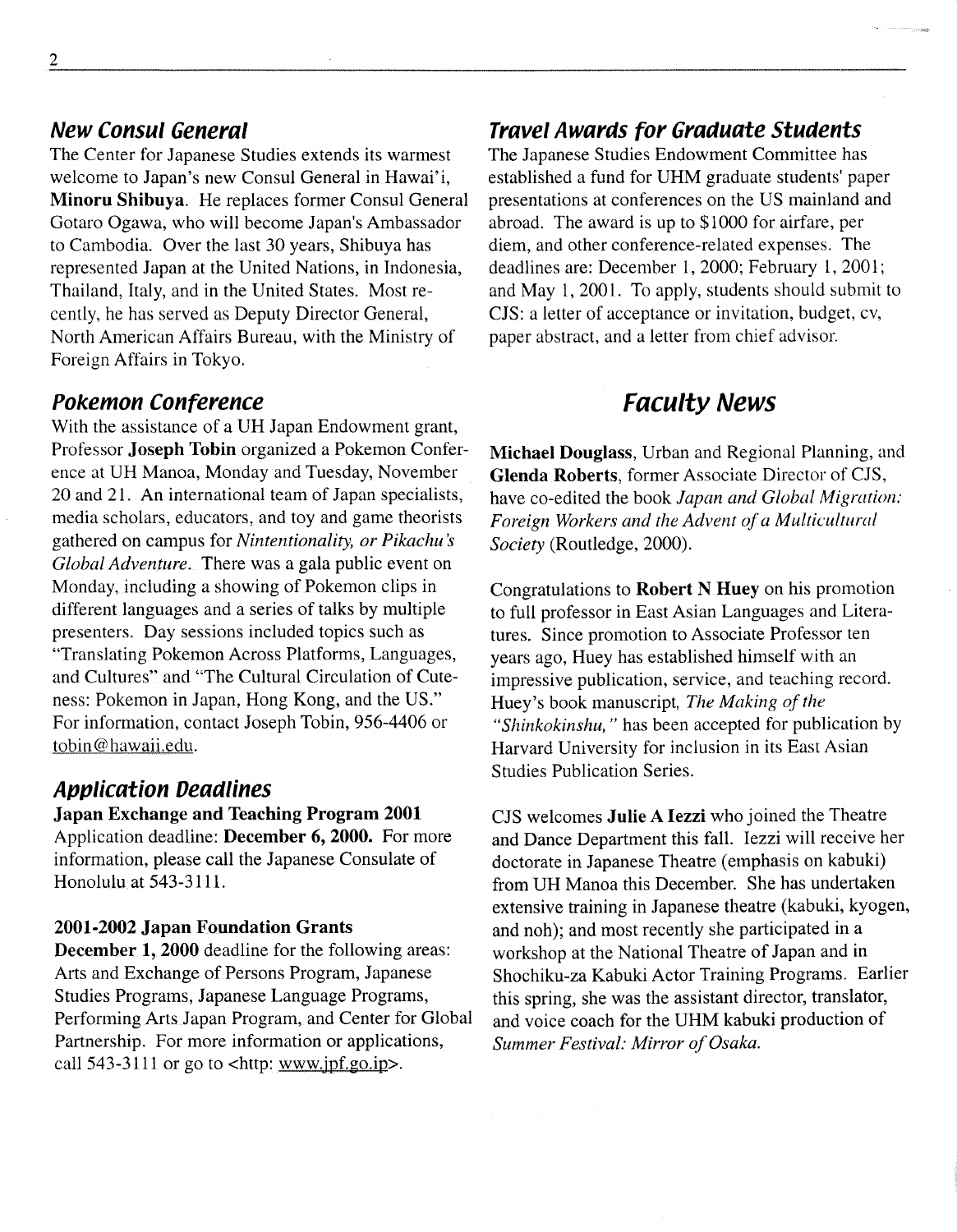# **Student News**

The following is a partial listing of student academic activities. We encourage all students to keep us informed of major activities in their programs:

Betsy Dorn, PhD student in History, presented "For God, Home, and Country: Anti-Prostitution Work and the Japan Woman's Christian Temperance Union" at the Annual Meeting of the American Historical Association, Pacific Coast Branch, Park City, Utah, August 2000. She also presented "Pollution Relief and the Japan Woman's Christian Temperance Union" at the Asian Studies Conference Japan at Sophia University, June 2000.

At Princeton University's Graduate Workshop, *National Identity and Public Policy in Comparative Perspective,* September 29 to October 1, 2000, Rob Fish, PhD candidate in History, presented his paper "Conception and Education of 'Mixed-Blood' Children in Japan: 1945-1953."

Reiko Nishikawa, PhD student in Japanese Language, presented her paper on "JFL Learners' Acquisitions of the Connective Suffix (-TE) as a Discourse Organizer" at the Second Language Research Forum (SLRF) at Madison, Wisconsin, September 7 to 10, 2000.

William Ridgeway, PhD student in Japanese Literature, presented his paper "Fissure, Blindness and the Gaze in Natsume Soseki's 'Meian': Reading the Diseased Body" at the ATJ Seminar held in conjunction with the Annual Meeting of the Association for Asian Studies, San Diego, March 9 to 12, 2000. He received a graduate student travel grant from the Japanese Studies Endowment Committee.

At the 12<sup>th</sup> Conference of the International Society of Humor Study, Kansai University, July 24 to 27, 2000, Rokuo Tanaka presented his paper "Forgotten Women: Two Kyoka Poets in the Ten'mei Era (1781- 1789)." Tanaka received a travel grant from Bank of Hawai'i Scholarships for Education Enrichment.

Miwako Yanagisawa, PhD candidate in Japanese Language, presented her paper "How Japanese immigrants can be Christians: Analyzing Christian testimonies by Japanese 'new first generation' in Hawai' i" at the 7<sup>th</sup> International Pragmatics Conference, Budapest, Hungary, July 9 to 14, 2000.

Erica Zimmerman, PhD student in Japanese Language, presented her paper "Playing Teacher: Nonnative use of addressee honorifics in Japanese" at the Second Language Research Forum (SLRF) at Madison, Wisconsin, September 7 to 10, 2000.

# **Funding**

#### Foreign Language Area Studies Fellowship (FLAS) \$11, 000 stipend and tuition

For classified graduate students who combine language training with area studies. Awardees must be U.S. citizens or permanent residents.

Summer Foreign Language Area Studies Fellowship (FLAS) \$2,400 and tuition

> For classified graduate students who combine language training with area studies. Awardees must be U.S. citizens or permanent residents.

Center for Japanese Studies Graduate Fellowship \$12,000

For full-time graduate students.

James Shigeta Scholarship (UH tuition costs) For upper-division undergraduate and graduate students.

Japan Travel Bureau \$1,000

For upper-division undergraduate and graduate students.

William P Lebra Memorial Scholarship \$3,000 For full-time graduate students in the College of Arts & Sciences.

### Hanayo Sasaki Graduate Merit Scholarship \$1,500 For full-time graduate students.